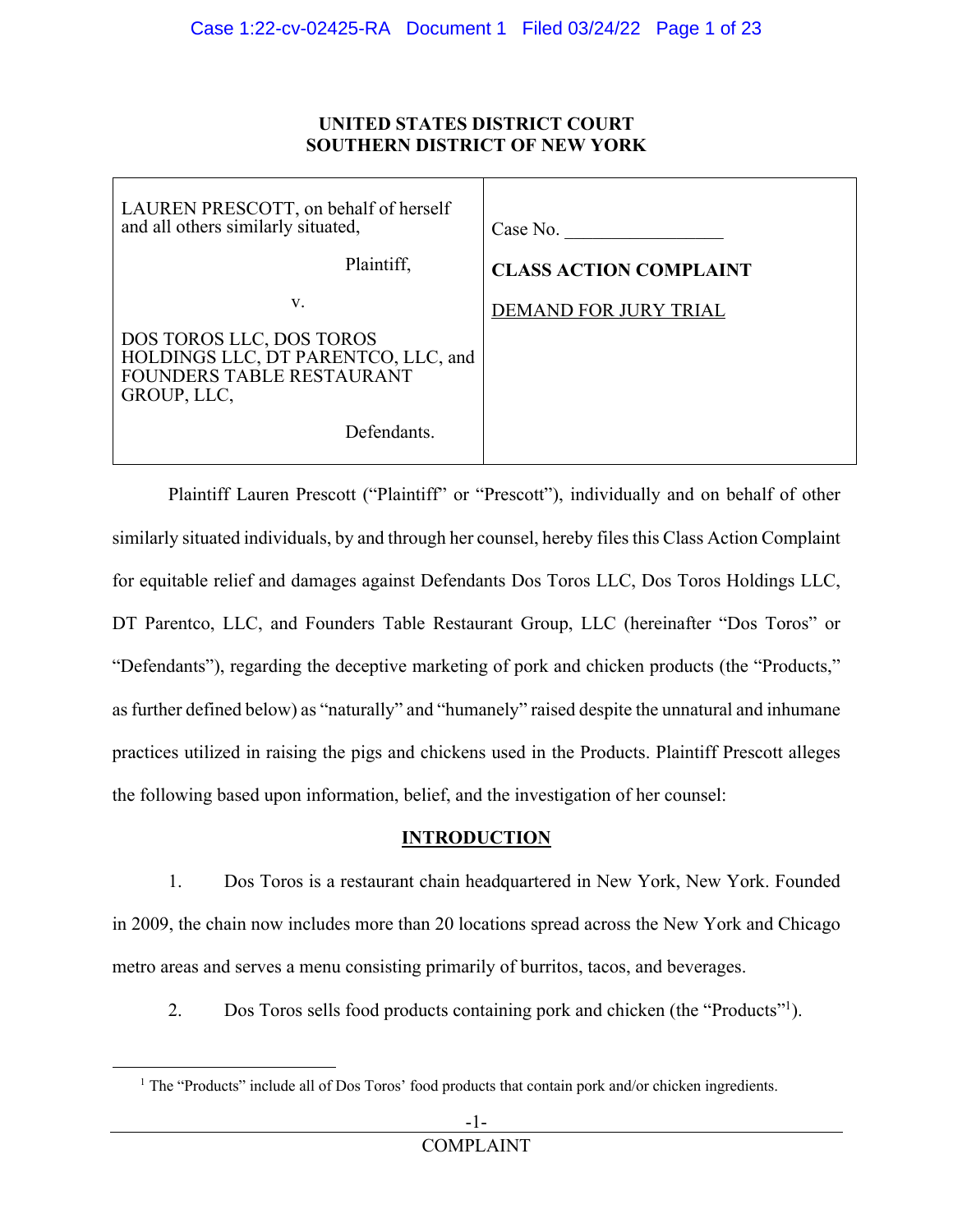### Case 1:22-cv-02425-RA Document 1 Filed 03/24/22 Page 2 of 23

3. During the Class Period (as defined below), on in-store signage in Dos Toros locations, Dos Toros prominently advertised these Products as being "naturally" and "humanely" raised.

4. Contrary to those advertisements, Dos Toros sells Products that include pork and chicken from suppliers that raise animals in unnatural and inhumane industrial facilities where animals have no access to the outdoors for their entire lives. Reasonable consumers do not perceive these methods as "natural" or "humane."

5. By deceiving consumers about the source of its Products, Dos Toros is able to sell a greater volume of the Products, to charge higher prices for the Products, and to take market share away from competing restaurants, thereby increasing its own sales and profits.

6. Because Dos Toros's marketing of the Products has tended to mislead and has been materially deceptive about the true nature, quality, source, and traceability of the Products, Plaintiff Prescott brings this deceptive advertising case on behalf of herself and all others similarly situated, and seeks equitable and monetary relief.

## **FACT ALLEGATIONS**

7. Plaintiff Prescott brings this suit against Dos Toros based on misrepresentations about the sourcing of its pork and chicken products from "natural" and "humane" suppliers when in fact Dos Toros sources from suppliers that use unnatural and inhumane methods.

8. Dos Toros knows that American consumers increasingly seek out and will pay more for naturally and humanely raised pork and chicken products that meet strict animal welfare standards.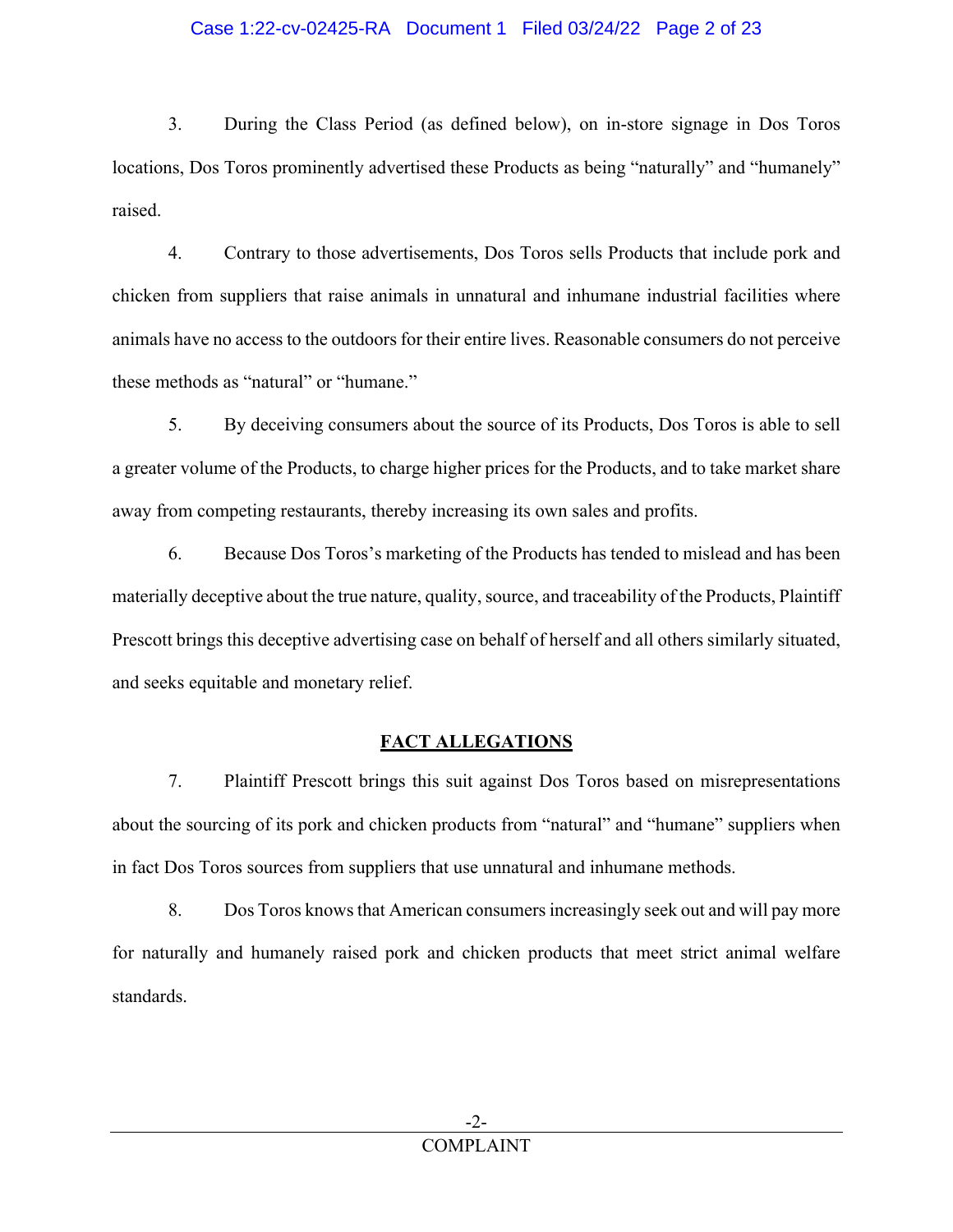9. To capitalize on this market of consumers, Dos Toros cultivates an image of the

Products as natural and humane alternatives for consumers who wish to avoid pork and chicken

products that are sourced using unnatural and inhumane animal welfare practices.

## **A. Dos Toros Has Represented That the Pigs and Chickens Used in the Products Are "Naturally and Humanely Raised" and "100% Naturally Raised."**

10. Dos Toros has marketed the Products as "naturally and humanely raised" and

"100% naturally raised." These representations have appeared on Dos Toros's in-store signage

during the Class Period and included the following statements:

- "Our chicken, steak, and pork are all **naturally and humanely raised** and are 100% ANTIBIOTIC and HORMONE FREE."
- "WE PROUDLY SOURCE **100% NATURALLY RAISED** CHICKEN, STEAK & PORK."

An example of Dos Toros's in-store signage is provided below: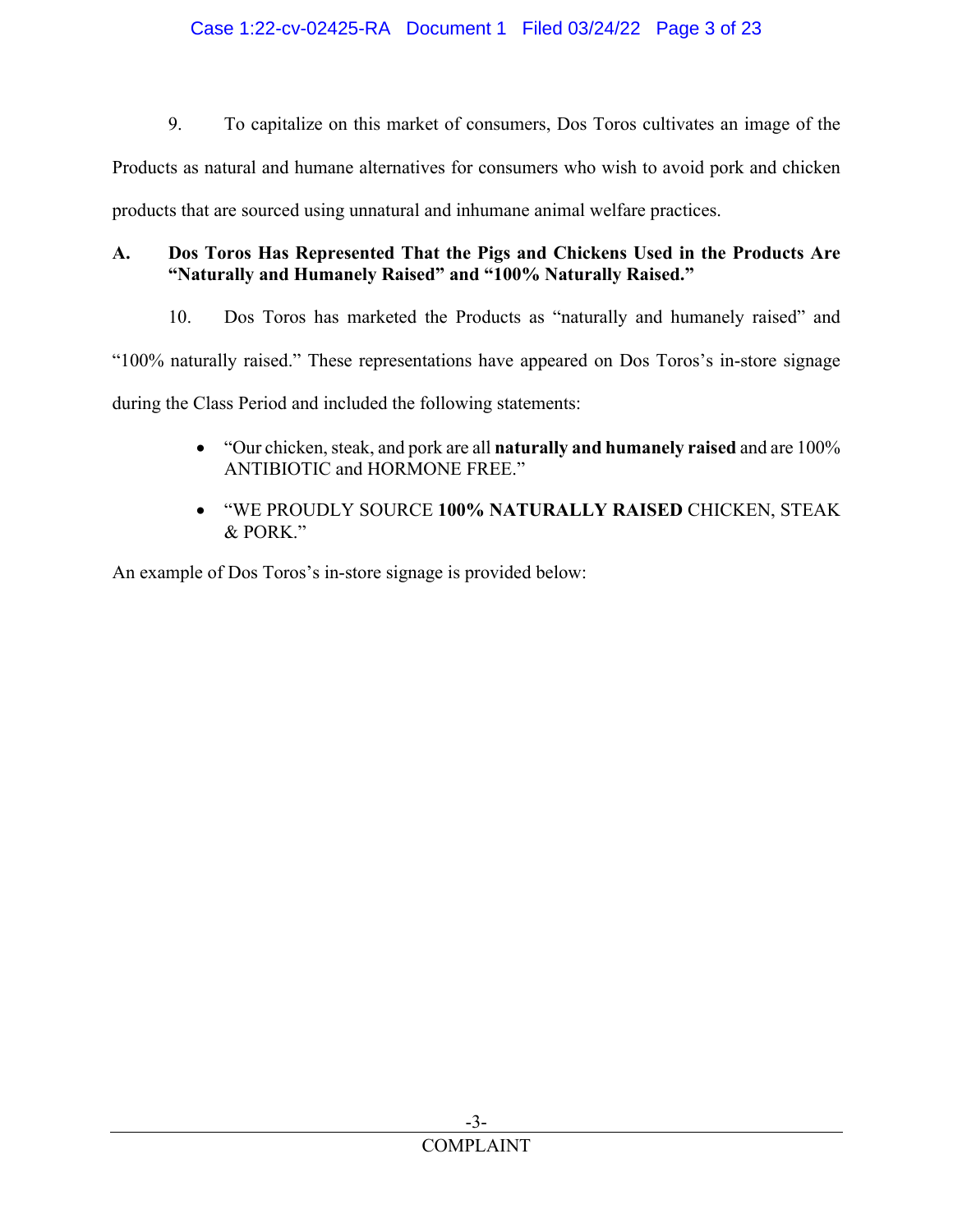

11. Dos Toros's "naturally" and "humanely raised" marketing representations were designed to lead, and have led, consumers to believe that Dos Toros's suppliers raise pigs and chickens using natural and humane animal welfare practices.

## **B. Contrary to Dos Toros's Representations, Pigs and Chickens Used in the Products Are Raised in Unnatural and Inhumane Conditions.**

12. Contrary to Dos Toros's representations, the pigs and chickens used in the Products (1) are not provided access to the outdoors; and (2) are routinely raised, fed, handled, and slaughtered in inhumane, crowded, and stressful conditions of confinement that prevent the expression of their natural behaviors.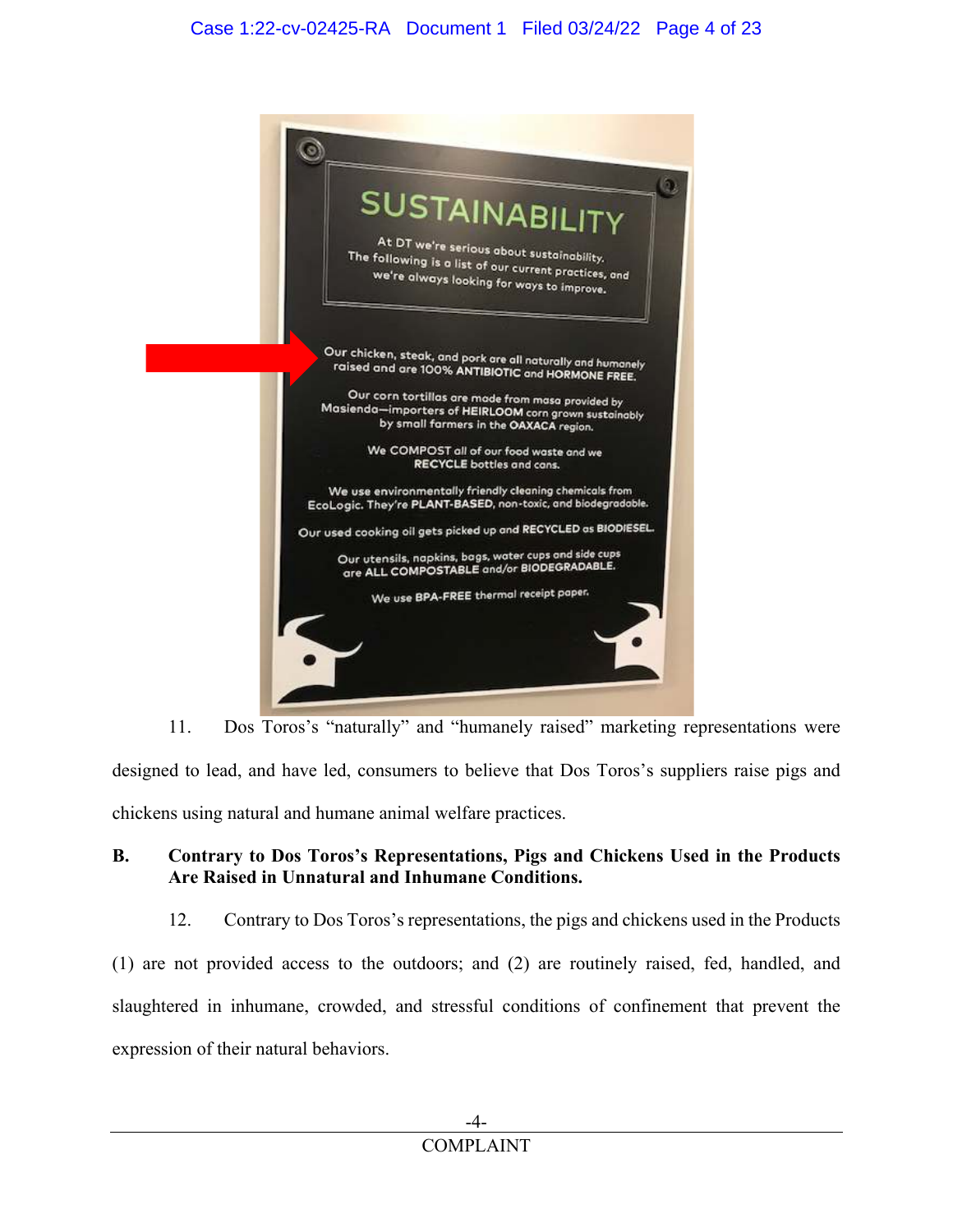### Case 1:22-cv-02425-RA Document 1 Filed 03/24/22 Page 5 of 23

13. The pigs used in the Products are subjected to inhumane and unnatural conditions. Videos posted on the website of Clemens Farms (hereinafter "Clemens"), a supplier identified by Dos Toros<sup>2</sup> as providing "naturally raised" pork for Dos Toros's Products, reveal crowded conditions and permanent indoor confinement of the pigs.<sup>3</sup>



14. Government inspectors have repeatedly documented animal cruelty and neglect at Clemens's industrial facilities.

15. For example, following numerous documented incidents of improper and inhumane stunning, on October 23, 2018 the USDA suspended a Clemens slaughterhouse for "egregious inhumane handling" of a pig. The pig, who was improperly shot with a captive-bolt gun three times while vocalizing and fully conscious, was left bleeding from three holes in the head.

16. These inhumane stunning incidents are part of a pattern of inhumane treatment documented by government inspectors at Clemens facilities. Other government reports show that, between 2018 and 2020, Clemens's pigs were improperly hit by employees with "hard full arm

<sup>&</sup>lt;sup>2</sup> Dos Toros Taqueria (@dostorostaqueria), Facebook (Apr. 13, 2019), https://www.facebook.com/dostoros taqueria/videos/333739040833473/.

<sup>3</sup> Clemens Farms, *Our Promise*, https://www.farmpromise.com/our-promise (last visited Mar. 24, 2022).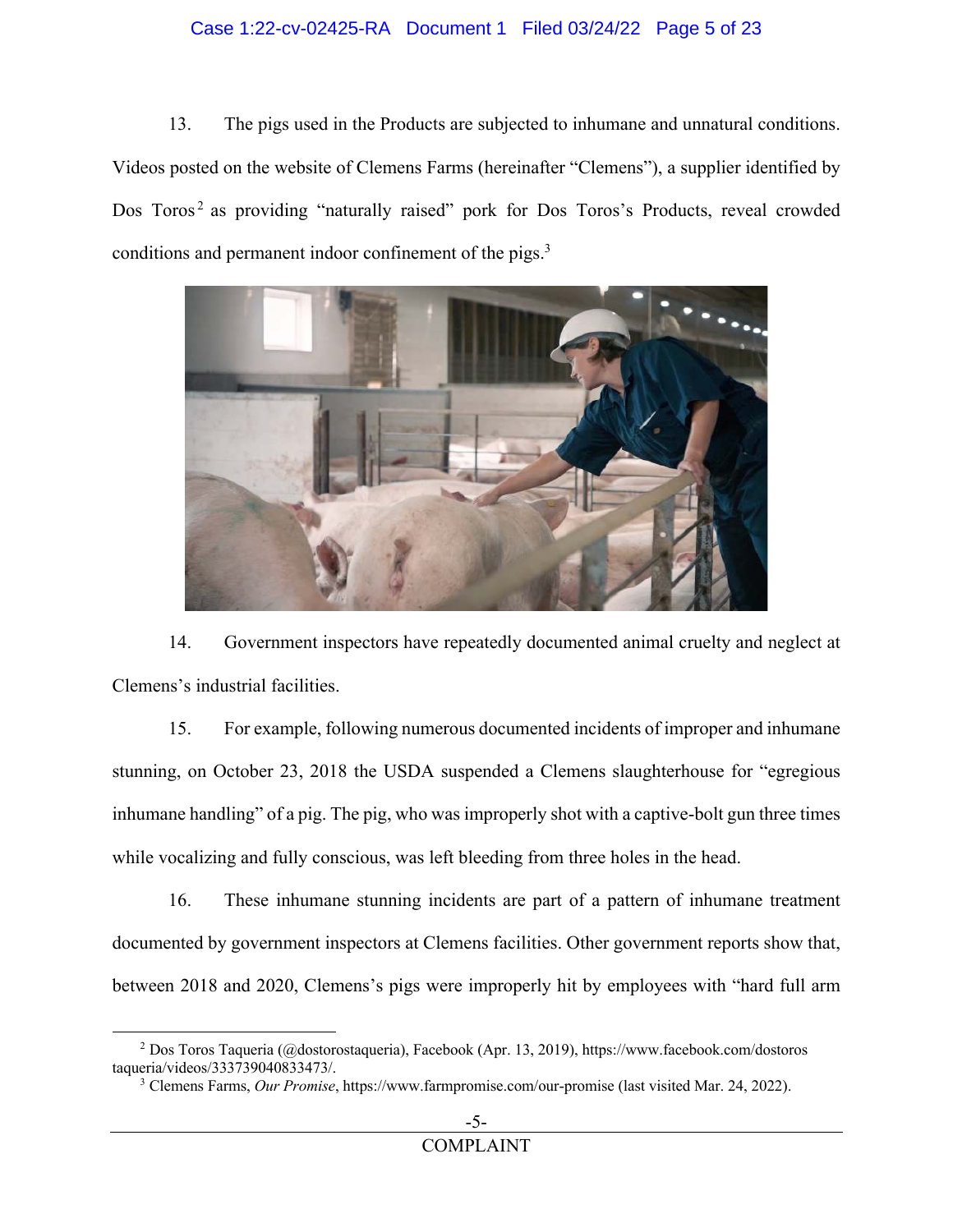#### Case 1:22-cv-02425-RA Document 1 Filed 03/24/22 Page 6 of 23

swings," forcefully yanked and pulled by the ears, and repeatedly injured by automated gates closing on their heads.

17. The chickens used in the Products are subjected to similarly inhumane and unnatural conditions.

18. FreeBird, Dos Toros's chicken supplier,<sup>4</sup> has been cited on numerous separate occasions by government slaughterhouse inspectors when it has "lost control of its process resulting in the death of large numbers of birds" who were not properly stunned and/or slaughtered.

19. For example, on January 24, 2018, a government inspector identified 83 birds who had suffocated on FreeBird's slaughter line.

20. On multiple occasions in 2018 and 2019, government inspectors documented an excessive number of birds with "broken and bloody wings," including some "compound fractures" at FreeBird facilities.

21. On April 26, 2019, an inspector observed at a Freebird facility a bird left unattended in "visible . . . intense pain," who was "struggling to breathe," "badly mutilated," and suffering from a broken wing.

22. An inspection at a Freebird facility on December 20, 2020 revealed that a FreeBird employee had dumped live birds on top of each other, which resulted in the suffocation of approximately 180 birds.

23. Since 2018, in at least four separate incidents, inspectors have documented birds boiled alive at FreeBird's facilities.

<sup>4</sup> *See supra* note 2.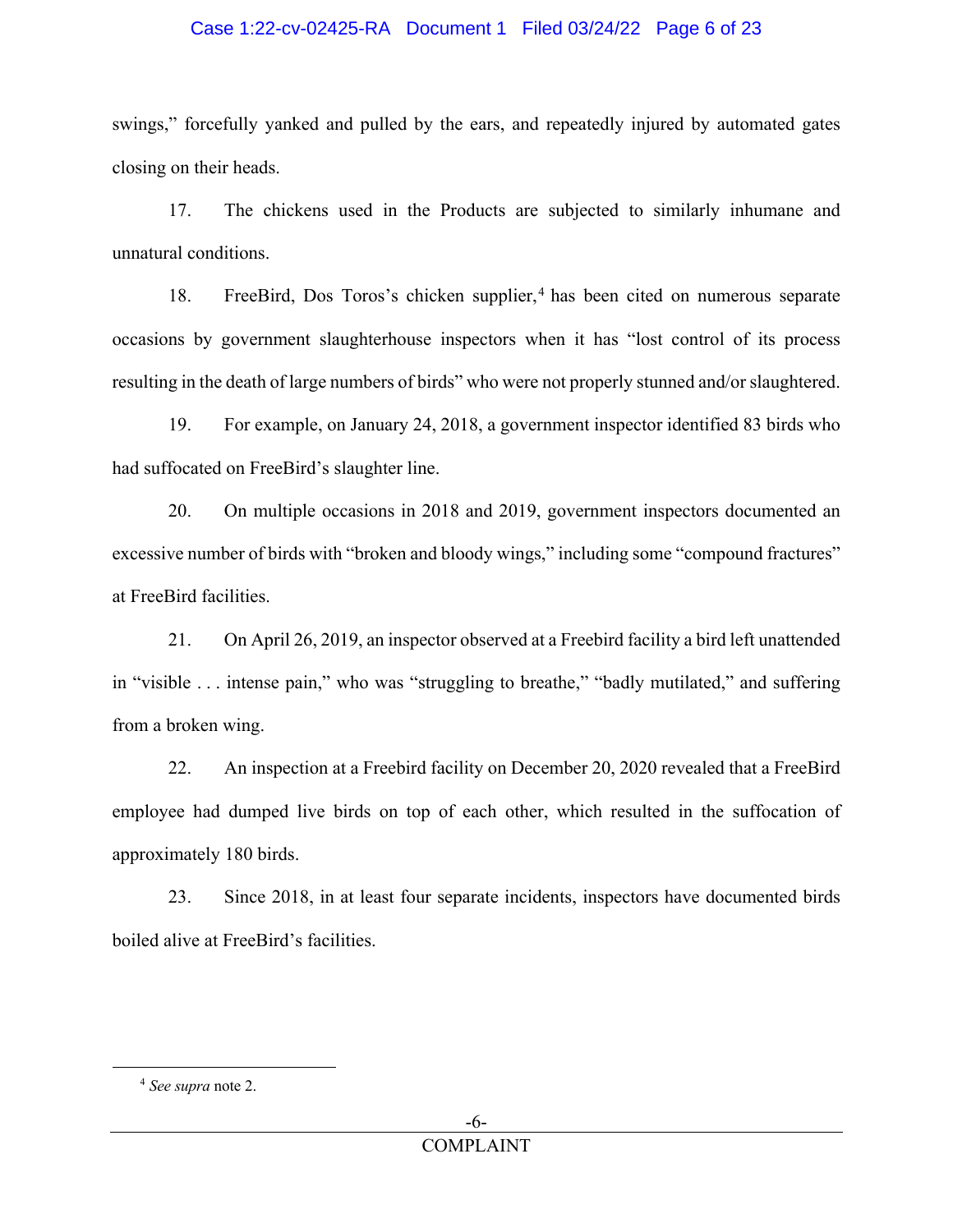#### Case 1:22-cv-02425-RA Document 1 Filed 03/24/22 Page 7 of 23

24. Statements posted on FreeBird's website confirm that the chickens it raises do not have access to the outdoors.

25. Dos Toros knows that American consumers increasingly and consciously seek out, and will pay more for, animal products marketed as "naturally" and "humanely" sourced. Dos Toros capitalizes on consumers' knowledge gap regarding animal husbandry practices by misrepresenting the treatment of the pigs and chickens in its supply chain, including statements made on its in-store signage that the Products are "naturally and humanely raised" and "100% naturally raised."

26. This reality of Dos Toros's sourcing practices is inconsistent with how reasonable consumers understand Dos Toros's representations.

### **C. Dos Toros's Representations Are Material and Misleading to Consumers.**

27. Dos Toros's representations are false and materially misleading to consumers.

28. Consumers care about animal welfare. Consumers are willing to pay more for products that they believe come from humanely treated animals, as consumer studies have shown.

29. For example, a 2015 Consumer Reports survey found that consumers deem it important that food not be produced via standard factory-farm methods, with 84% of consumers responding that it was "important" or "very important" to provide better living conditions for animals raised for food.<sup>5</sup>

<sup>5</sup> *See Natural Food Labels* Survey, Consumer Reports National Research Center (2015), https://foodpolitics.com/wp-content/uploads/Consumer-Reports-Natural-Food-Labels-Survey-Report.pdf.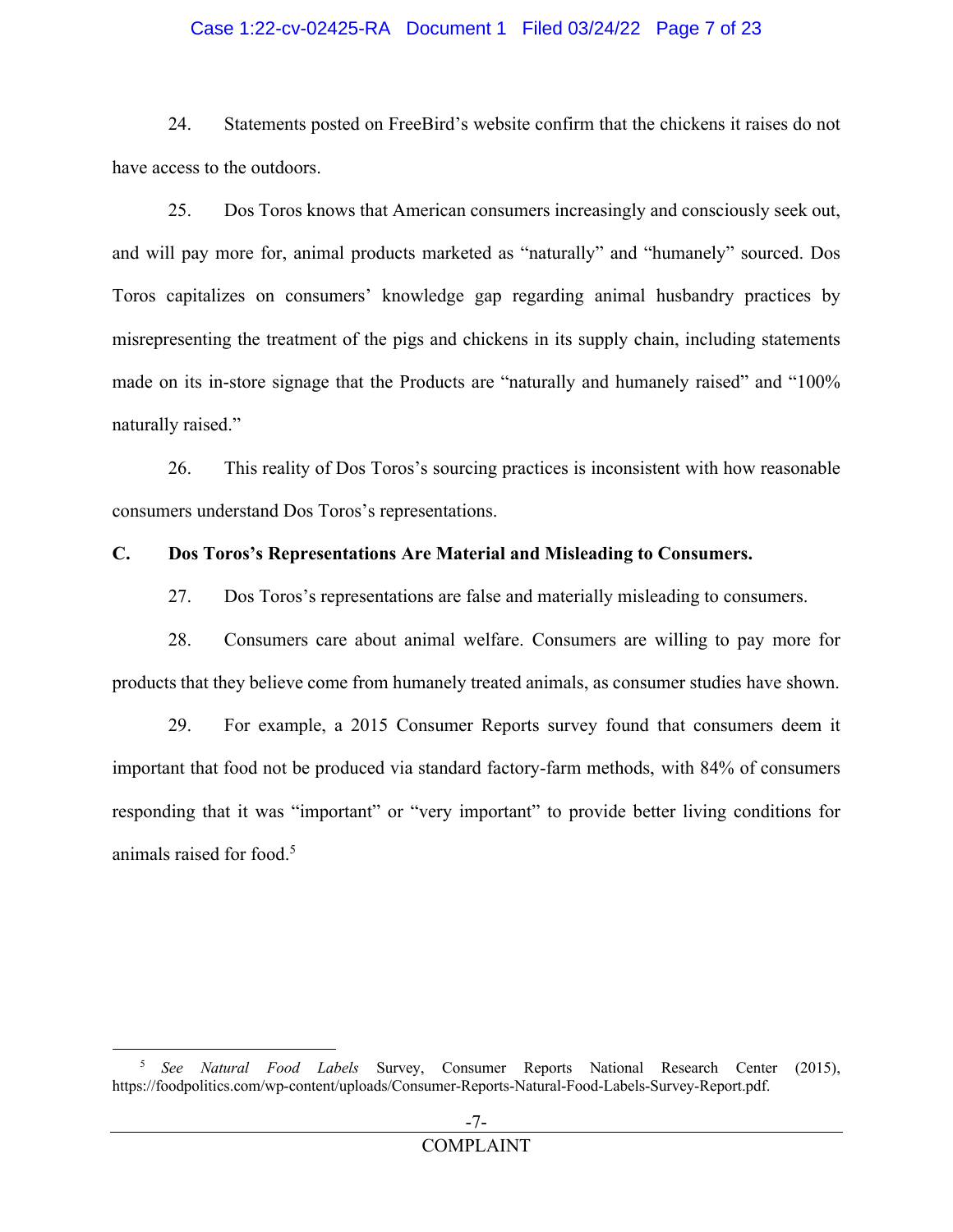#### Case 1:22-cv-02425-RA Document 1 Filed 03/24/22 Page 8 of 23

30. According to a 2013 survey conducted by the American Humane Association, 89% of consumers were very concerned about farm animal welfare, and 74% stated that they were willing to pay more for humanely raised meat products.<sup>6</sup>

31. A 2018 study published in the journal *Animals* found that the weighted average of consumers' marginal willingness to pay for products from humanely treated animals was \$0.96 for one pound of chicken breast (a 48% premium).<sup>7</sup>

32. Consumer surveys further show that Dos Toros's practices are inconsistent with consumer expectations for "naturally raised" and "humanely raised" products.

33. For example, a 2008 Consumer Reports survey found that a majority of consumers believed the following about animal products marketed as "naturally raised":

• The product came from an animal who had access to the outdoors (77%);

The product came from an animal who was treated humanely  $(76%)$ .<sup>8</sup>

34. Likewise, the 2015 Consumer Reports survey found that consumers connect "natural" representations on meat and poultry to animal welfare, understanding "natural" to indicate that animals are allowed to express their natural behaviors by going outside.<sup>9</sup>

35. A 2016 Consumer Reports survey found that a majority of consumers believe the following about animal products marketed as "humanely raised":

- the animals have adequate living space  $(77%)$ ;
- the animals go outdoors  $(68\%)$ ; and
- the animals are slaughtered humanely  $(71\%)$ .<sup>10</sup>

<sup>6</sup> *Humane Heartland Farm Animal Welfare Survey (2013)*, Am. Humane Ass'n, https://www.americanhumane.org/app/uploads/2013/08/humane-heartland-farm-animals-survey-results.pdf.

<sup>7</sup> C. Victor Spain et al., *Are They Buying It? United States Consumers' Changing Attitudes Toward More Humanely Raised Meat, Eggs, and Dairy, 8 Animals 128 (2018).*<br><sup>8</sup> *Food-Labeling Poll 2008*, Consumer

<sup>8</sup> *Food-Labeling Poll 2008*, Consumer Reports National Research Center, http://4bgr3aepis44c9bxt1ulxsyq.wpengine.netdna-cdn.com/wp-content/uploads/2015/02/foodpoll2008.pdf. <sup>9</sup> *See supra* note 5*.* 

<sup>10</sup> Consumer Reports National Research Center, *Food Labels Survey: 2016 Nationally-Representative Phone Survey* at 2 (2016), https://www.ftc.gov/system/files/documents/public\_events/975753/cr\_intro\_and\_2016\_food\_ survey.pdf.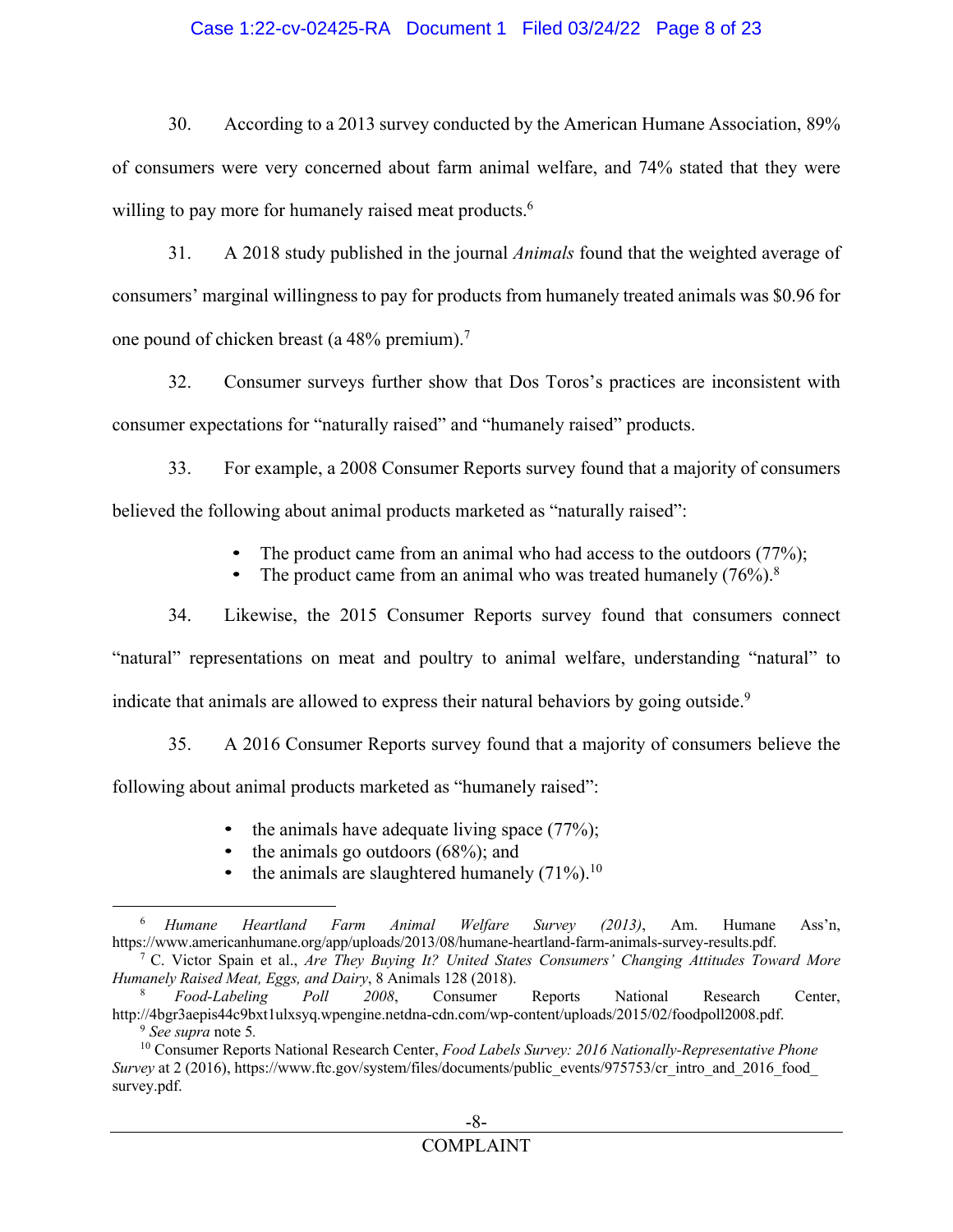#### Case 1:22-cv-02425-RA Document 1 Filed 03/24/22 Page 9 of 23

36. Given that the pigs and chickens used for Dos Toros's Products do not have outdoor access and are raised and slaughtered inhumanely, Dos Toros's representations about the pigs and chickens being "naturally" and "humanely" raised have been misleading consumers.

## **D. Dos Toros Has Knowledge of Its Supply Chain and Is Aware That Its Representations Have Been False.**

37. Dos Toros knows that it has marketed the Products as "naturally" and "humanely raised."

38. Dos Toros also knows how the pork and chicken used in its Products are sourced, as well as the animal welfare practices utilized by its suppliers.

39. Consumers frequently rely on food companies, their reputations, and the information provided in their advertising in making purchasing decisions.

40. Reasonable consumers lack the information and scientific knowledge necessary to ascertain the true source, quality, and nature of the ingredients in the Products.

41. Reasonable consumers must, and do, rely on Dos Toros to honestly report what the Products contain and how they are made.

42. Reasonable consumers have been misled and deceived by Dos Toros to believe that they are purchasing products made from animals that consumers would consider naturally and humanely raised.

43. Dos Toros made its false, misleading, and deceptive representations, and omitted the information that would counter them, knowing that consumers would rely upon the representations in purchasing the Products.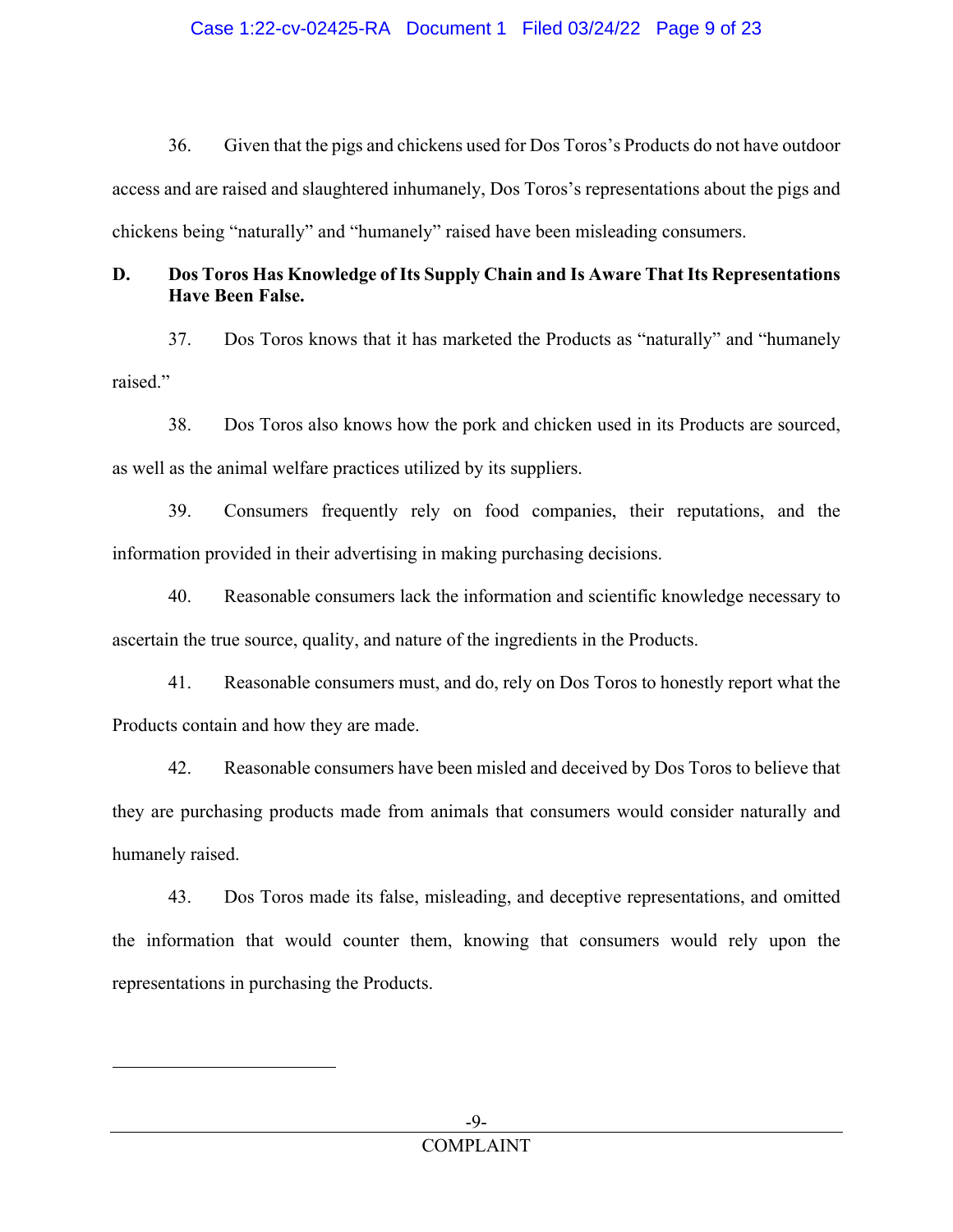#### Case 1:22-cv-02425-RA Document 1 Filed 03/24/22 Page 10 of 23

44. In making its false, misleading, and deceptive "naturally" and "humanely raised" representations at issue, Dos Toros intended for consumers to purchase the Products when consumers might otherwise purchase competing products.

45. In making its false, misleading, and deceptive "naturally" and "humanely raised" representations, Dos Toros also knew and intended that consumers would pay more for animal products that were marketed as "naturally" and "humanely" raised, furthering Dos Toros's private interest of increasing sales of its Products and decreasing the sales of products that are truthfully marketed by its competitors.

46. Dos Toros has profited enormously from consumers in New York, New Jersey, and Illinois as a result of its falsely marketed Products and its carefully orchestrated image.

47. Dos Toros deceived and/or was likely to deceive the public by representing the Products as containing pork and chicken that was raised "naturally" and "humanely."

48. Consumers cannot discover the true nature of the Products by reading Dos Toros's marketing representations. Signage at the point of sale and on Dos Toros's website (for any consumer who investigates further) did not provide any disclaimer or qualifying language for the "naturally" and "humanely raised" representations.

49. Discovery of the true nature of the Products requires knowledge that is not available to the average reasonable consumer. Consumers have no readily available way of knowing that the Products are sourced from animals who are confined in tight living conditions, not provided access to the outdoors, and inhumanely treated by their caretakers.

50. The supply chain and production process Dos Toros uses for the Products is known to Dos Toros and its suppliers but has not been disclosed to Plaintiff Prescott or other consumers.

51. To this day, Dos Toros continues to conceal and suppress the true nature, identity,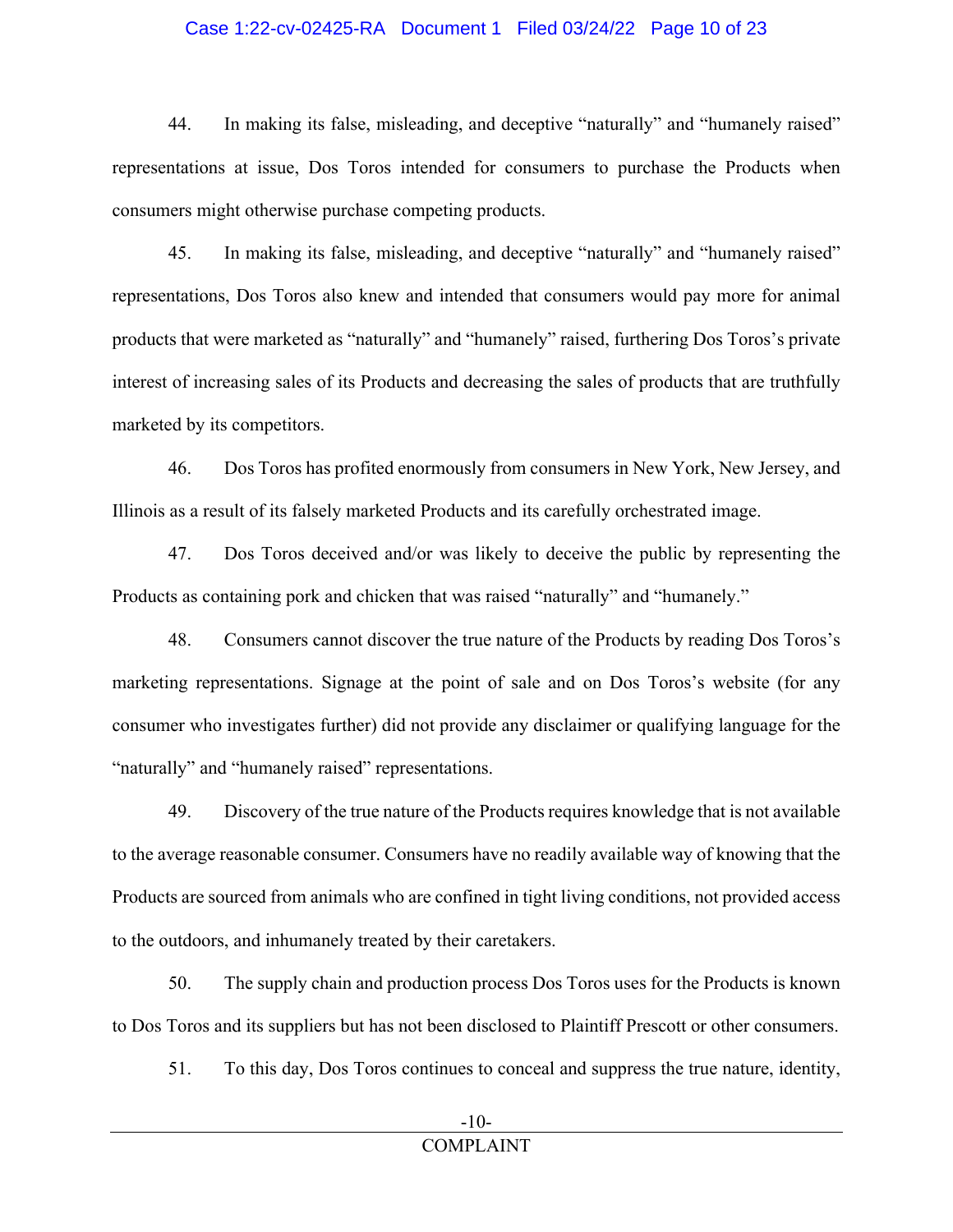#### Case 1:22-cv-02425-RA Document 1 Filed 03/24/22 Page 11 of 23

source, and method of production of the pork and chicken used in its Products, and to capitalize on the representations it has made regarding "naturally" and "humanely" raised animals.

52. Dos Toros's concealment tolls the applicable statute of limitations.

53. Upon information and belief, Dos Toros has failed to remedy the problems with the Products and or the false representations that the pork and chicken used in the Products comes from "naturally" and "humanely" raised animals, thus causing future harm to consumers.

54. Consumers are at risk of real, immediate, and continuing harm if the Products continue to be sold as is, without curing the representations of "naturally and humanely raised" and "100% naturally raised" animals.

55. Dos Toros has failed to provide adequate relief to purchasers as of the filing of this Complaint.

56. Dos Toros's representations have conveyed a series of express and implied claims and/or omissions that it knows are material to the reasonable consumer in making purchasing decisions, and that Dos Toros intended for consumers to rely upon when choosing to purchase the Products.

57. Had Dos Toros not made the false, misleading, and deceptive representations, Plaintiff Prescott and the Class members would not have been willing to pay the same amount for the Products they purchased and/or would not have been willing to purchase the Products at all, or to purchase as many of the Products.

58. Upon information and belief, Dos Toros has profited enormously from the falsely and deceptively marketed Products.

## **JURISDICTION AND VENUE**

59. This Court has personal jurisdiction over the parties in this case.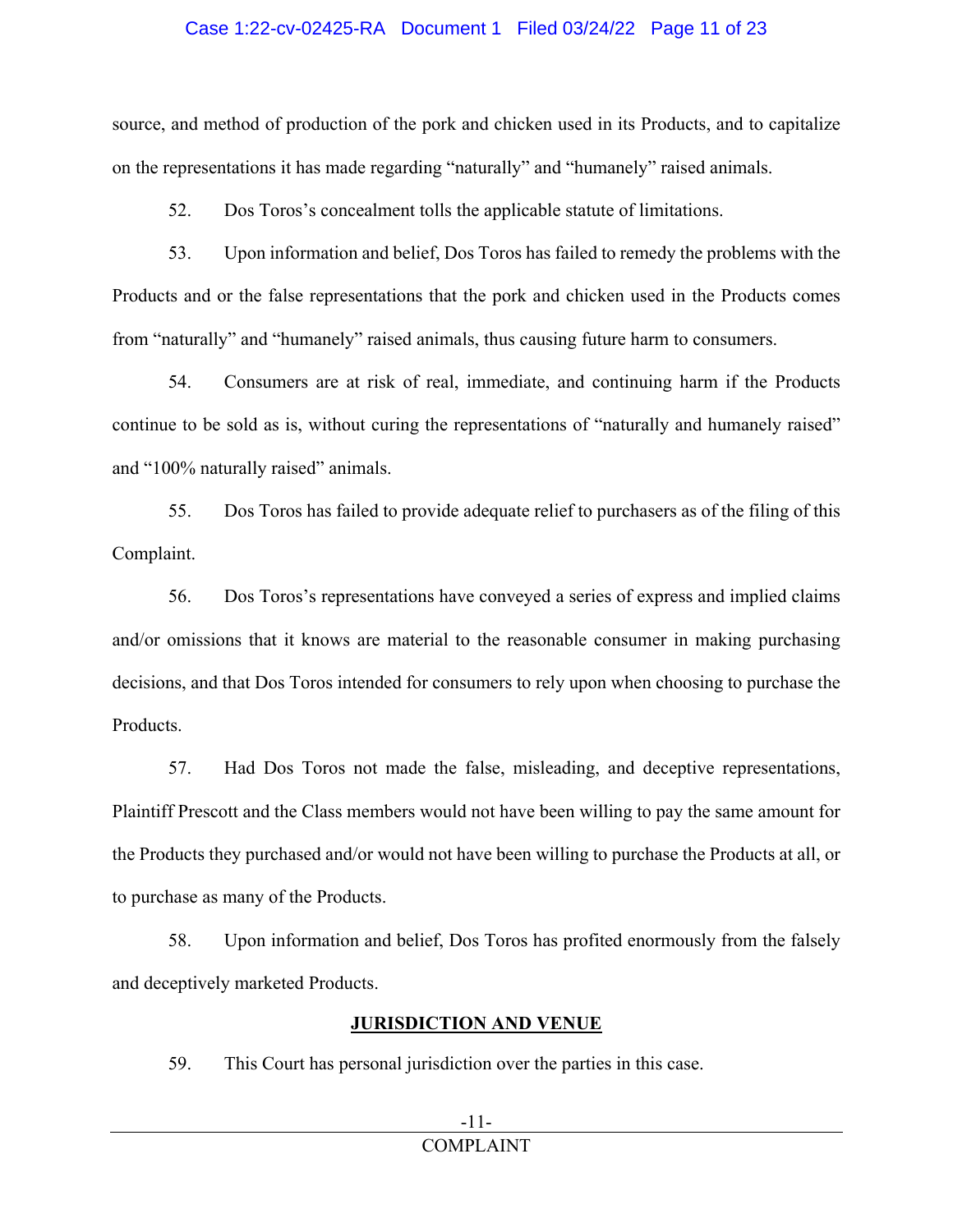#### Case 1:22-cv-02425-RA Document 1 Filed 03/24/22 Page 12 of 23

60. Defendant Dos Toros LLC is a New York limited-liability company with a principal place of business in New York, New York.

61. Defendant Dos Toros Holdings LLC is a New York limited-liability company with a principal place of business in New York, New York.

62. Defendant DT Parentco, LLC is a Delaware limited-liability company that is registered as a New York foreign limited-liability company. Defendant DT Parentco, LLC is based in Westchester County, New York.

63. Defendant Founders Table Restaurant Group, LLC is a Delaware limited-liability company with a principal place of business in New York, New York.

64. Defendants regularly conduct and transact business in New York, purposefully avail themselves of the laws of New York, market the Products to consumers in New York, and sell the Products at 18 New York locations. Venue is proper in this District under 28 U.S.C. § 1391(a). Substantial acts in furtherance of the alleged improper conduct, including the dissemination of false and misleading labeling and advertising regarding the nature and quality of the Products and sales of the Products at issue, occurred within this District.

65. Plaintiff Prescott is a citizen of New York and consents to this Court's jurisdiction.

66. This Court has original subject-matter jurisdiction over this proposed class action pursuant to the Class Action Fairness Act, 28 U.S.C. § 1332(d), which provides for the original jurisdiction of the federal courts in any class action in which the proposed plaintiff class comprises at least 100 members, any member of the plaintiff class is a citizen of a State different from any defendant, and the matter in controversy exceeds the sum of \$5,000,000, exclusive of interest and costs. Plaintiff Prescott alleges that the total claims of individual members of the proposed Class (as defined herein) exceed \$5,000,000 in the aggregate, exclusive of interest and costs.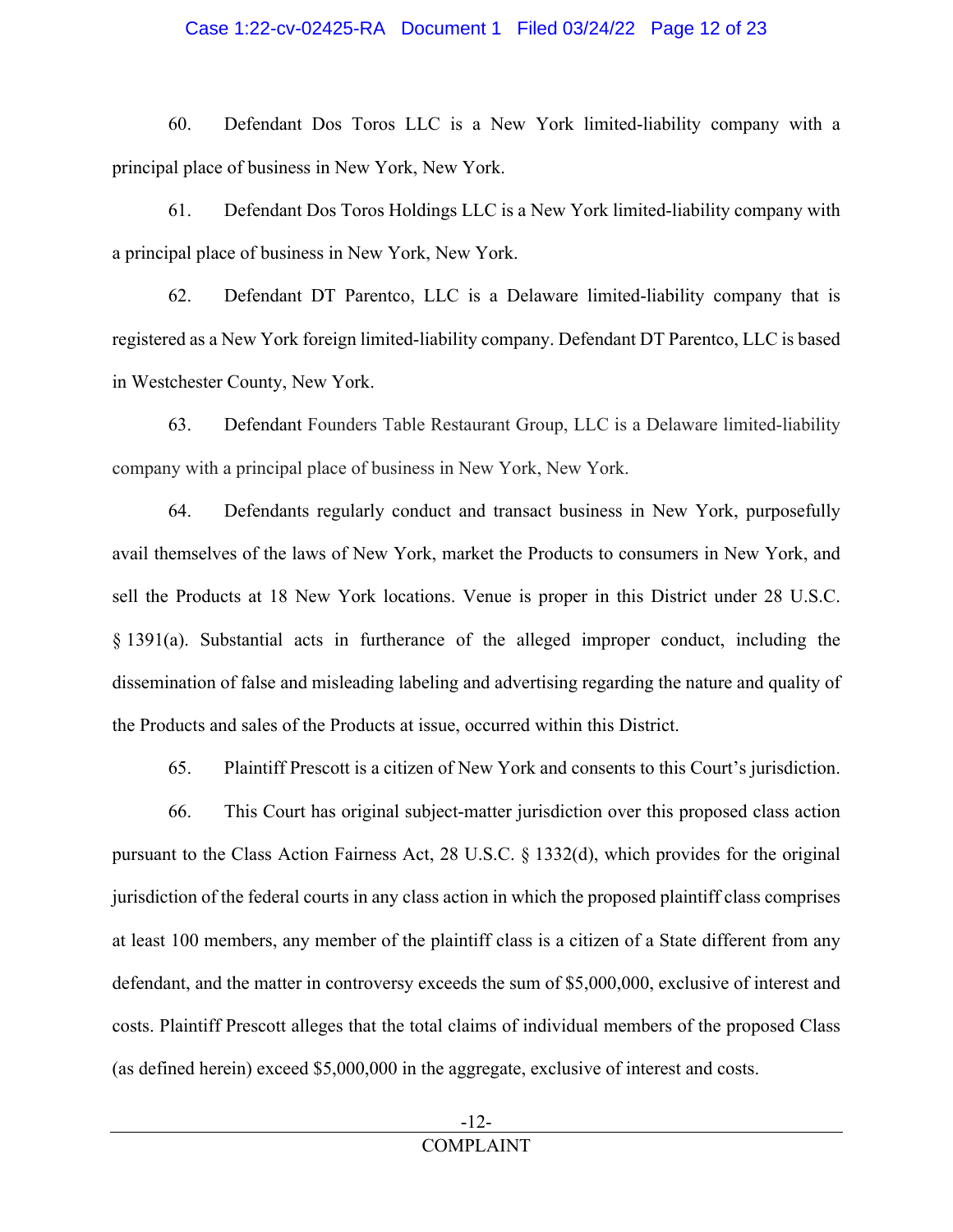67. Venue is proper in this District under 28 U.S.C. § 1391(a). Substantial acts in furtherance of the alleged improper conduct, including the dissemination of false and misleading information regarding the nature and quality of the Products, occurred within this District.

### **PARTIES**

68. Plaintiff Lauren Prescott is an individual consumer who is a currently a citizen of New York County, New York.

69. During the class period, Plaintiff Prescott purchased burrito bowls, nachos, and tacos containing pork and chicken from the Dos Toros restaurants located at 101 Maiden Lane, New York, NY 10038 and 64 Court Street, Brooklyn, NY 11202 on an approximately bi-weekly basis through 2018 and 2019. Plaintiff Prescott was a resident of New York County at the time of her purchases.

70. Plaintiff Prescott, when she entered the Dos Toros restaurants, saw and believed the in-store signage representing that the pork and chicken in the Products were "naturally and humanely raised" and "100% naturally raised." These representations were material to Plaintiff Prescott and encouraged her to make her purchases. Plaintiff Prescott relied upon these representations, which as a consumer she had no reason to doubt.

71. Plaintiff Prescott would not have purchased the Products, or would not have purchased them on the same terms, if she had known that, contrary to Dos Toros's representations, the Products included pork and chicken sourced from suppliers that raise animals in unnatural and inhumane industrial facilities where animals have no access to the outdoors. Having encountered, and believed, Dos Toros's representations that all of the Products were "naturally and humanely raised" and "100% naturally raised," Plaintiff Prescott neither expected nor anticipated the Products she purchased would contain pork or chicken from suppliers that raise animals in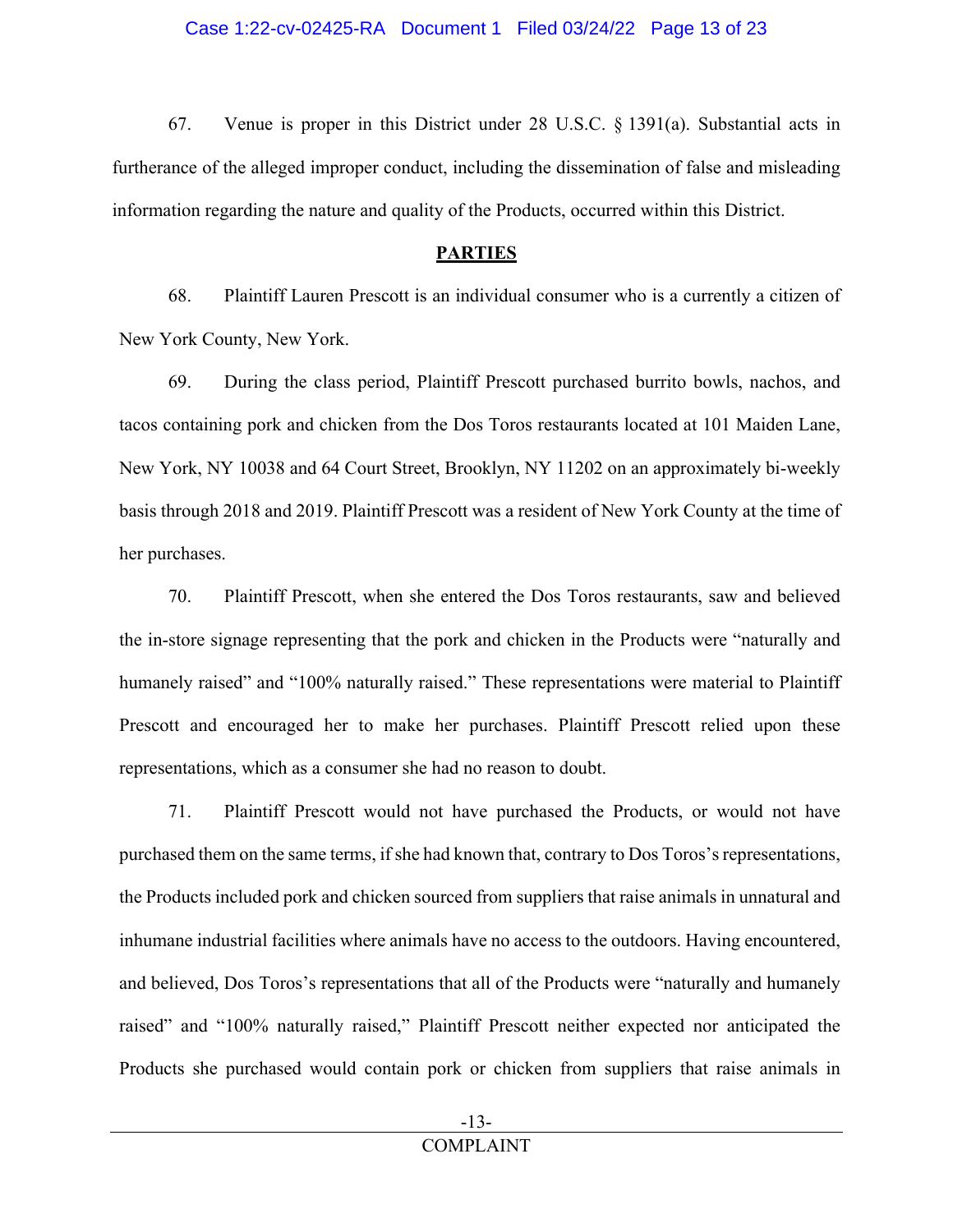### Case 1:22-cv-02425-RA Document 1 Filed 03/24/22 Page 14 of 23

unnatural and inhumane industrial facilities where animals have no access to the outdoors, are mistreated, and have no opportunity to exhibit natural behaviors.

72. Upon information and belief, Defendants maintain their U.S. headquarters in New York and are responsible for the sale and marketing of the Products in New York, New Jersey, and Illinois. $11$ 

73. At all times mentioned herein, Defendants were and are engaged in commercial transactions in New York, New Jersey, and Illinois.<sup>12</sup>

## **CLASS ALLEGATIONS**

74. Plaintiff Prescott brings this action pursuant to Rule 23 of the Federal Rules of Civil Procedure on behalf of herself and all other similarly situated individuals nationwide (the "Class"), defined as follows:

> All consumers who purchased the Products within the United States during the statute of limitations period (the "Class Period") and until the date of class certification.

75. Included in the Class, to the extent necessary, is a subclass of all persons who purchased Dos Toros's Products (as defined herein) in New York during the Class Period (the "New York Subclass").

76. Excluded from the Class are (1) Defendants, any entity or division in which Defendants have a controlling interest, and Defendants' legal representatives, officers, directors, assigns, and successors; and (2) the judge to whom this case is assigned and the judge's staff.

77. Common questions of law and fact exist as to all Class members and predominate over questions affecting only individual Class members. These common questions of law and fact

<sup>&</sup>lt;sup>11</sup> *DOS TOROS LLC*, OpenCorporates, https://opencorporates.com/companies/us\_ny/3762522 (last visited Mar. 24, 2022).

<sup>12</sup> *Locations*, Dos Toros, https://www.dostoros.com/locations (last visited Mar. 24, 2022).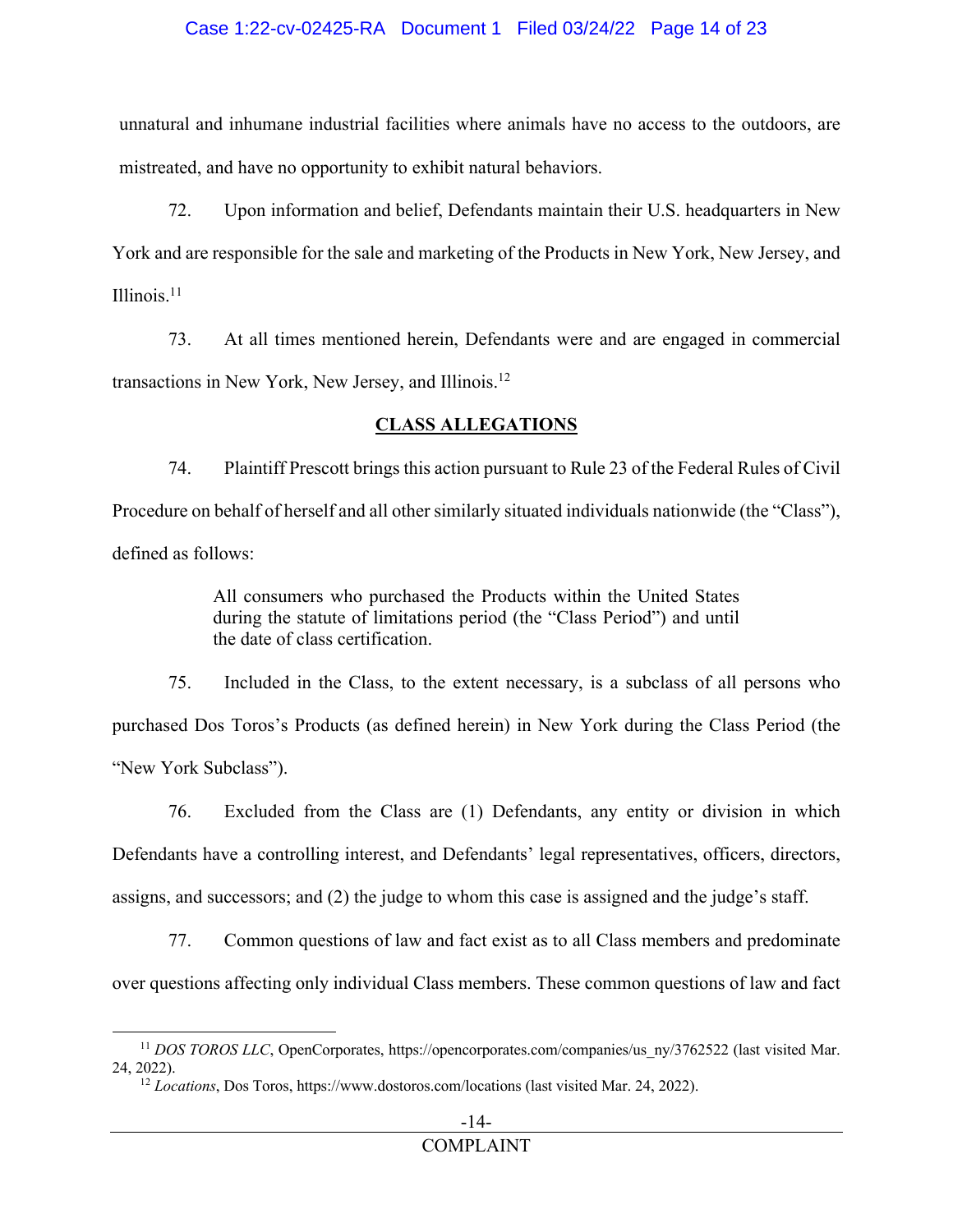include, without limitation:

- (a) Whether Defendants are responsible for the advertising at issue;
- (b) Whether the advertising of the Products was unfair, false, deceptive, fraudulent and/or unlawful;
- (c) Whether Dos Toros breached a warranty created through the marketing of its Products; and
- (d) Whether Dos Toros's conduct as set forth above injured Plaintiff Prescott and Class members.

78. Plaintiff Prescott's claims are typical of the claims of the Class in that she was exposed to Defendants' false and misleading marketing and promotional materials and representations, purchased the Products, and suffered a loss as a result of that those purchases.

79. The precise number of the Class members and their identities are unknown to Plaintiff Prescott at this time but may be determined through discovery.

80. Plaintiff Prescott is an adequate representative of the Class and New York Subclass because her interests do not conflict with the interests of the Class members she seeks to represent, she has retained competent counsel experienced in prosecuting class actions involving false advertising, and she intends to prosecute this action vigorously.

81. The class mechanism is superior to other available means for the fair and efficient adjudication of the claims of Class members. Each individual Class member may lack the resources to undergo the burden and expense of individual prosecution of the complex and extensive litigation necessary to establish Defendants' liability. A class action provides a fair and efficient method, if not the only method, for adjudicating this controversy and avoids the potential for inconsistent or contradictory judgments. The substantive claims of Plaintiff Prescott and the Class are nearly identical and will require evidentiary proof of the same kind and application of the same laws. There is no plain, speedy, or adequate remedy other than by maintenance of this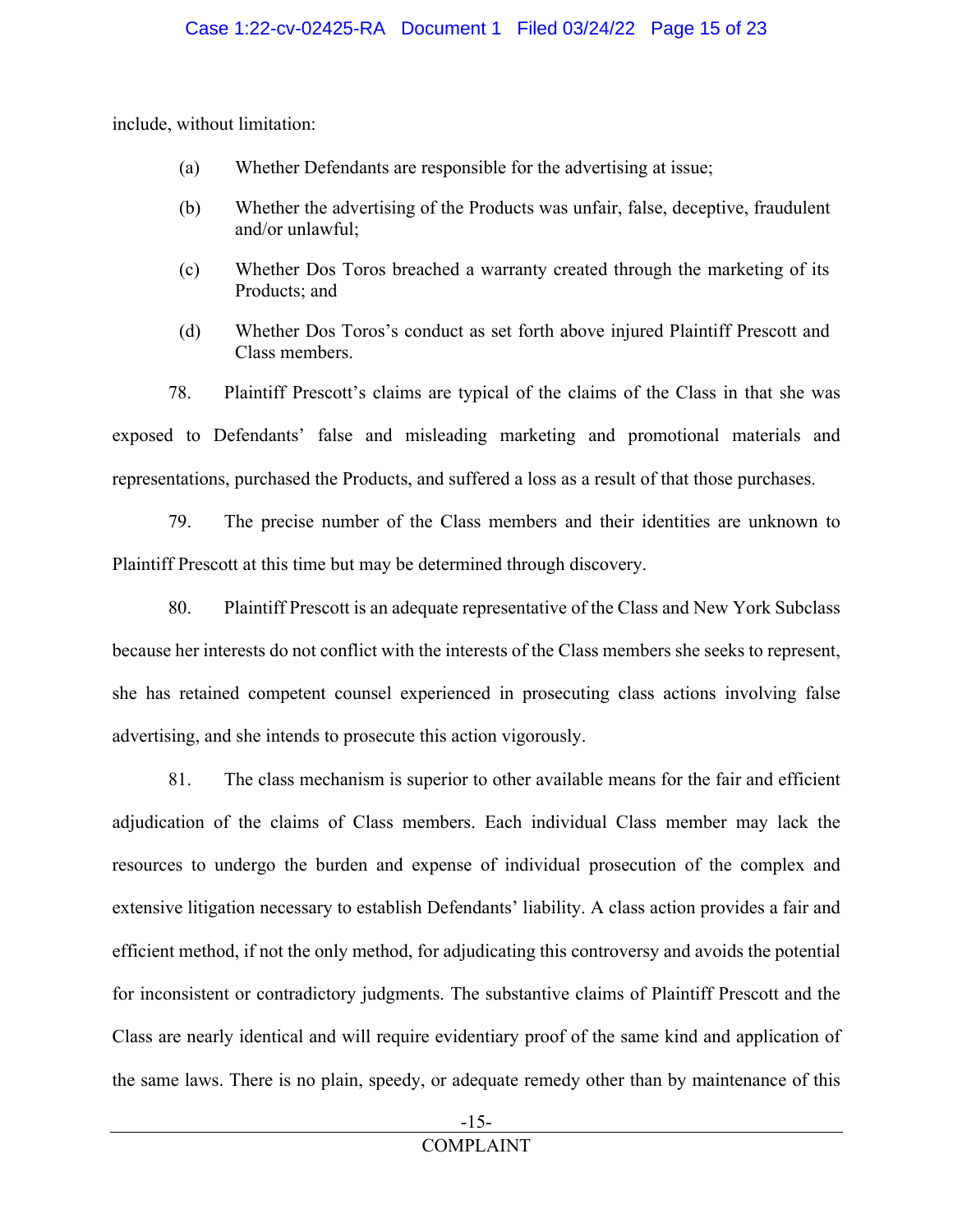class action.

82. A class action is superior to other available methods for the fair and efficient adjudication of this controversy because Class members number in the thousands and individual joinder is impracticable. The expense and burden of individual litigation would make it impracticable or impossible for proposed Class members to prosecute their claims individually, and the disposition of this case as part of a single class action lawsuit will benefit the parties and greatly reduce the aggregate judicial resources that would be spent if this matter were handled as hundreds or thousands of separate lawsuits. Trial of Plaintiff Prescott's and the Class members' claims together is manageable. Unless the Class is certified, Defendants will remain free to continue to engage in the wrongful conduct alleged herein without consequence.

83. No member of the Class has a substantial interest in individually controlling the prosecution of a separate action.

84. The prerequisites to maintaining a class action for equitable relief are met: By representing that the pork and chicken Products sold by Dos Toros are made from animals "naturally and humanely raised" and "100% naturally raised," despite Dos Toros's pork and chicken coming from suppliers that raise animals in unnatural and inhumane industrial facilities where animals have no access to the outdoors, Dos Toros has acted or refused to act on grounds generally applicable to the Class, thereby making appropriate final equitable and monetary relief with respect to the Class as a whole.

85. The prosecution of separate actions by members of the Class would create a risk of establishing inconsistent rulings and/or incompatible standards of conduct for Dos Toros. Additionally, individual actions could be dispositive of the interests of the Class even where certain Class members are not parties to such actions.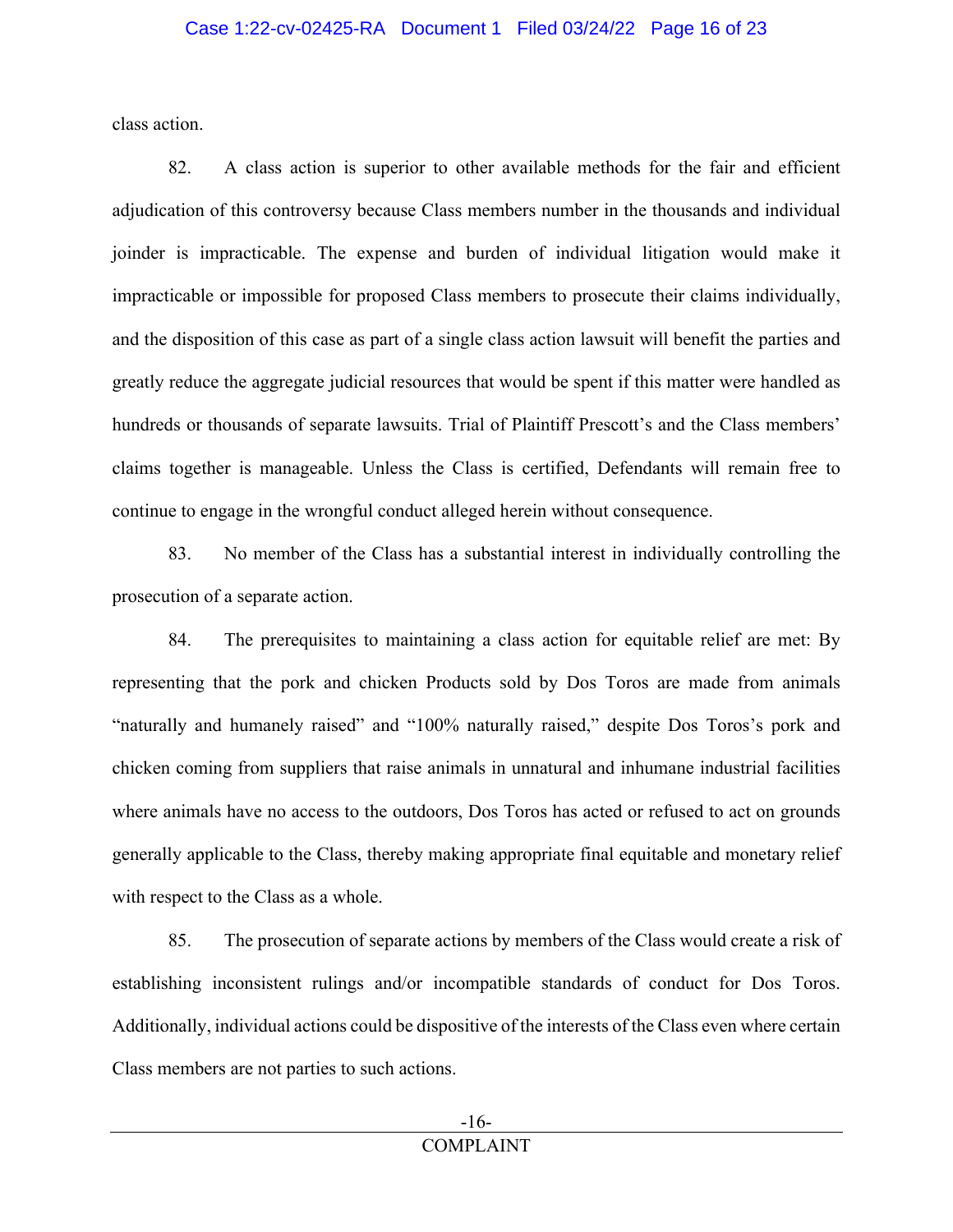86. Dos Toros's conduct is generally applicable to the Class as a whole, and Plaintiff

Prescott seeks, *inter alia*, equitable remedies with respect to the Class as a whole.

87. Plaintiff Prescott knows of no difficulty that will be encountered in the management of this litigation that would preclude its maintenance of a class action.

## **CAUSES OF ACTION**

## **COUNT I**

## **Violations of the New York General Business Law § 349 (On Behalf of Plaintiff Prescott and the New York Subclass)**

88. Plaintiff Prescott realleges and incorporates herein by reference all preceding paragraphs of this Complaint as though set forth and at length herein.

89. The acts of Defendants, as described above, and each of them, constitute unlawful, deceptive, and fraudulent business acts and practices.

90. Dos Toros has marketed the Products with the terms "naturally and humanely raised" and "100% naturally raised," when, in fact, they come from animals raised in unnatural and inhumane industrial facilities where animals have no access to the outdoors, are mistreated, and cannot express natural behaviors.

91. Dos Toros has violated, and continues to violate, § 349 of the New York General Business Law ("NYGBL"), which makes deceptive acts and practices unlawful. As a direct and proximate result of Dos Toros's violation of § 349, Plaintiff Prescott and other members of the New York Subclass have suffered damages in an amount to be determined at trial.

92. Dos Toros's improper consumer-oriented conduct is misleading in a material way in that it, *inter alia*, induced Plaintiff Prescott and the New York Subclass members to purchase and to pay the requested price for the Products when they otherwise would not have, or would not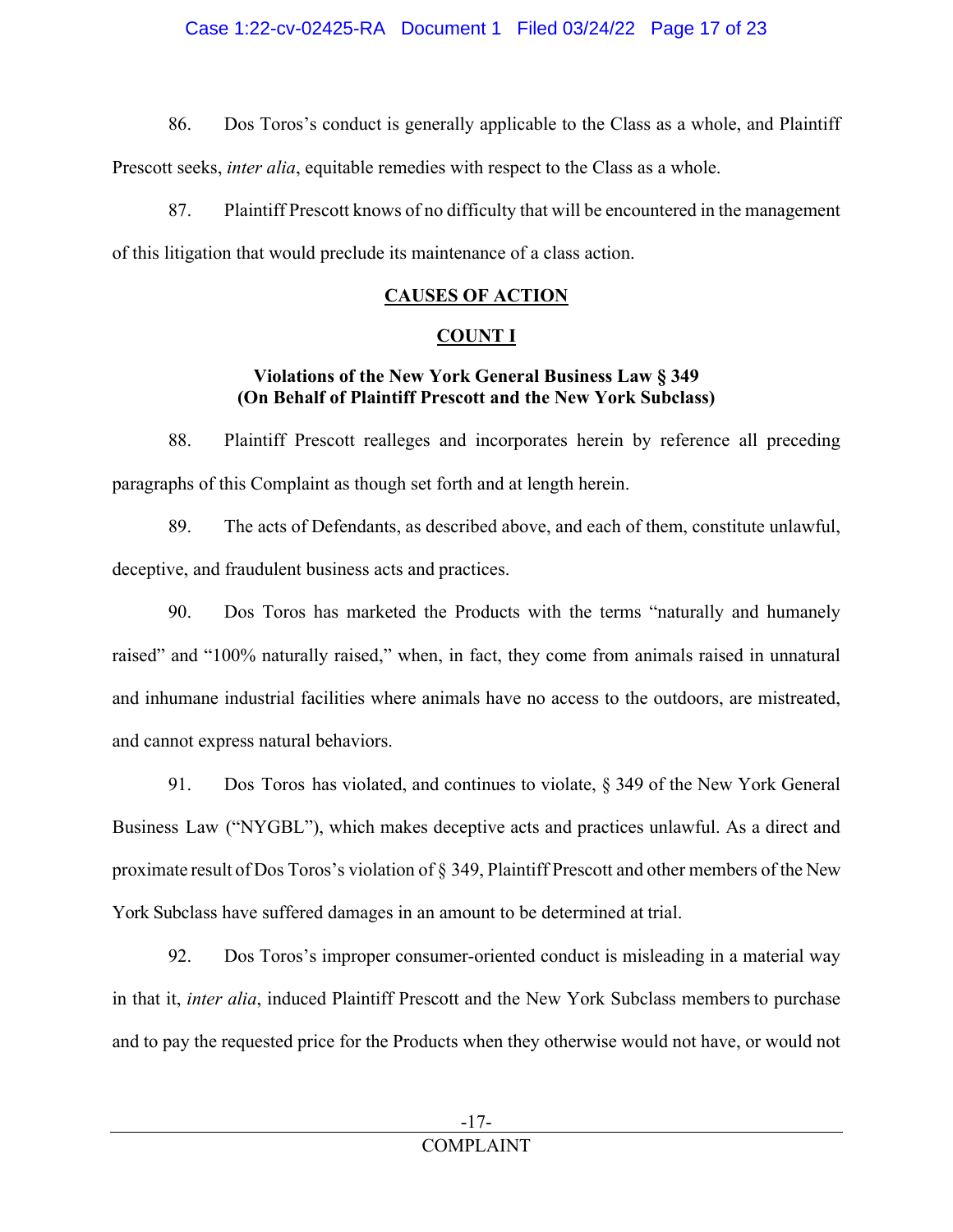### Case 1:22-cv-02425-RA Document 1 Filed 03/24/22 Page 18 of 23

have purchased as much.

93. Dos Toros made the untrue and/or misleading statements and representations willfully, wantonly, and with reckless disregard for the truth.

94. Plaintiff Prescott and the New York Subclass members have been injured by their purchase of the Products, which were worth less than what they bargained and/or paid for, and which they selected over other products that may have been truthfully marketed.

95. Dos Toros's advertising induced Plaintiff Prescott and the New York Subclass members to buy the Products, to buy more of them, and/or to pay the price requested.

96. As a direct and proximate result of Dos Toros's violation of § 349, Plaintiff Prescott and other members of the New York Subclass paid for falsely advertised Products and, as such, have suffered damages in an amount to be determined at trial.

97. By reason of the foregoing, Plaintiff Prescott and the New York Subclass members are entitled to (1) actual damages and/or statutory damages; (2) punitive damages; and (3) reasonable attorneys' fees, pursuant to NYGBL § 349(h).

## **COUNT II**

## **Violations of the New York General Business Law § 350 (On Behalf of Plaintiff and the New York Subclass)**

98. Plaintiff Prescott realleges and incorporates herein by reference all preceding paragraphs of this Complaint as though set forth and at length herein.

99. The acts of Defendants, as described above, and each of them, constitute unlawful, deceptive, and fraudulent business acts and practices.

100. New York General Business Law § 350 provides: "False advertising in the conduct of any business, trade or commerce or in the furnishing of any service in this state is hereby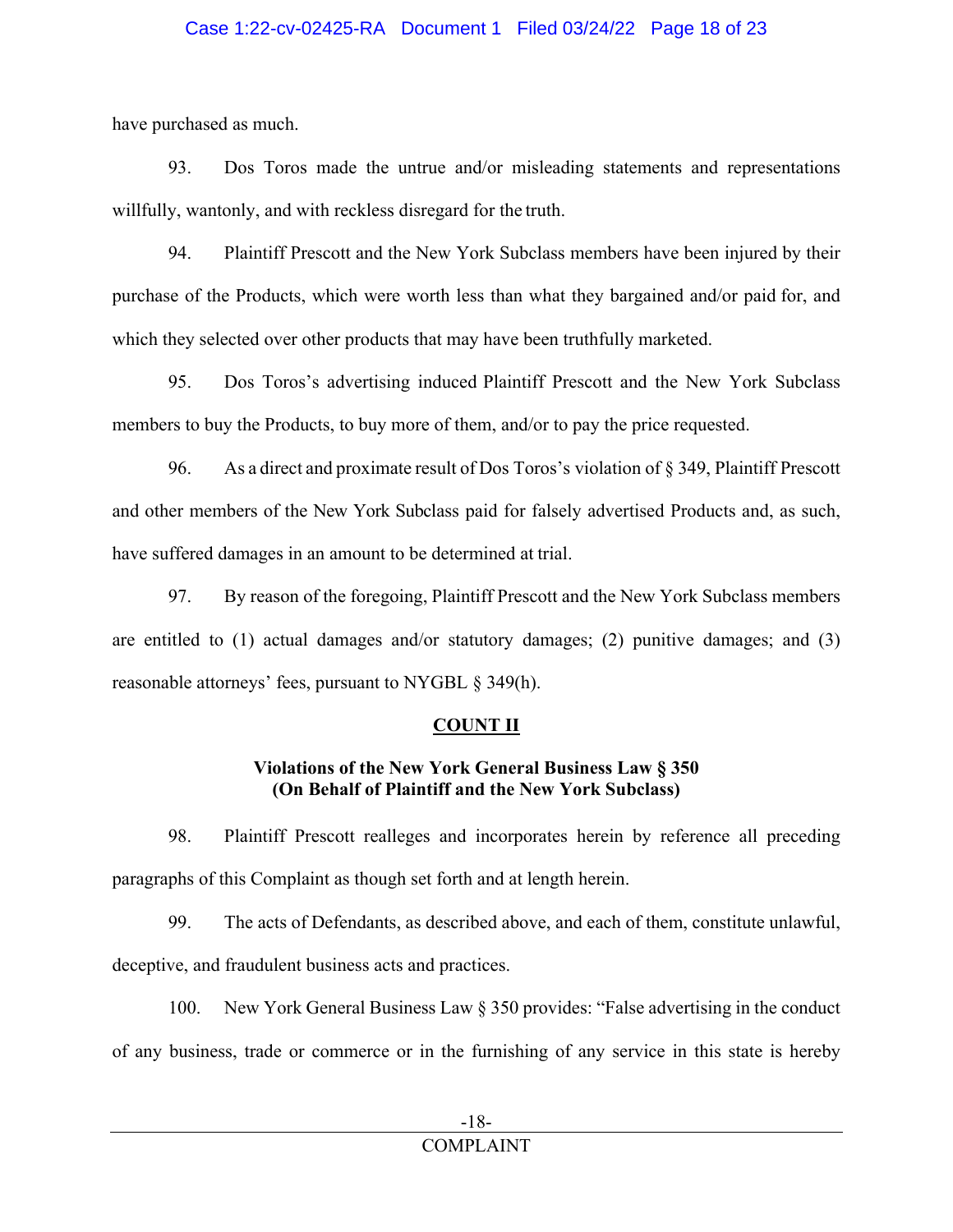#### Case 1:22-cv-02425-RA Document 1 Filed 03/24/22 Page 19 of 23

declared unlawful."

101. NYGBL § 350-a defines "false advertising," in relevant part, as "advertising, including labeling, of a commodity . . . if such advertising is misleading in a material respect."

102. Plaintiff Prescott and the members of the New York Subclass are consumers who purchased Dos Toros's Products in New York.

103. As a seller of goods to the consuming public, Dos Toros is engaged in the conduct of business, trade, or commerce within the intended ambit of § 350.

104. Dos Toros's representations (made by statement, word, design, device, sound, or any combination thereof), and also the extent to which Dos Toros's advertising has failed to reveal material facts with respect to its Products, as described above, have constituted false advertising in violation of § 350.

105. Dos Toros's false advertising was knowing and intentional.

106. Dos Toros's actions led to direct, foreseeable, and proximate injury to Plaintiff Prescott and the members of the New York Subclass.

107. As a consequence of Dos Toros's deceptive marketing scheme, Plaintiff Prescott and the other members of the New York Subclass suffered an ascertainable loss, insofar as they would not have purchased the Products had the truth been known, would not have paid the requested price for the Products, and/or would have purchased less of the Products; moreover, as a result of Dos Toros's conduct, Plaintiff Prescott and the other members of the New York Subclass received products of less value than what they paid for.

108. By reason of the foregoing, Plaintiff Prescott and the New York Subclass members are entitled to (1) actual damages and/or statutory damages; (2) punitive damages; and (3) reasonable attorneys' fees, pursuant to NYGBL § 350-e(3).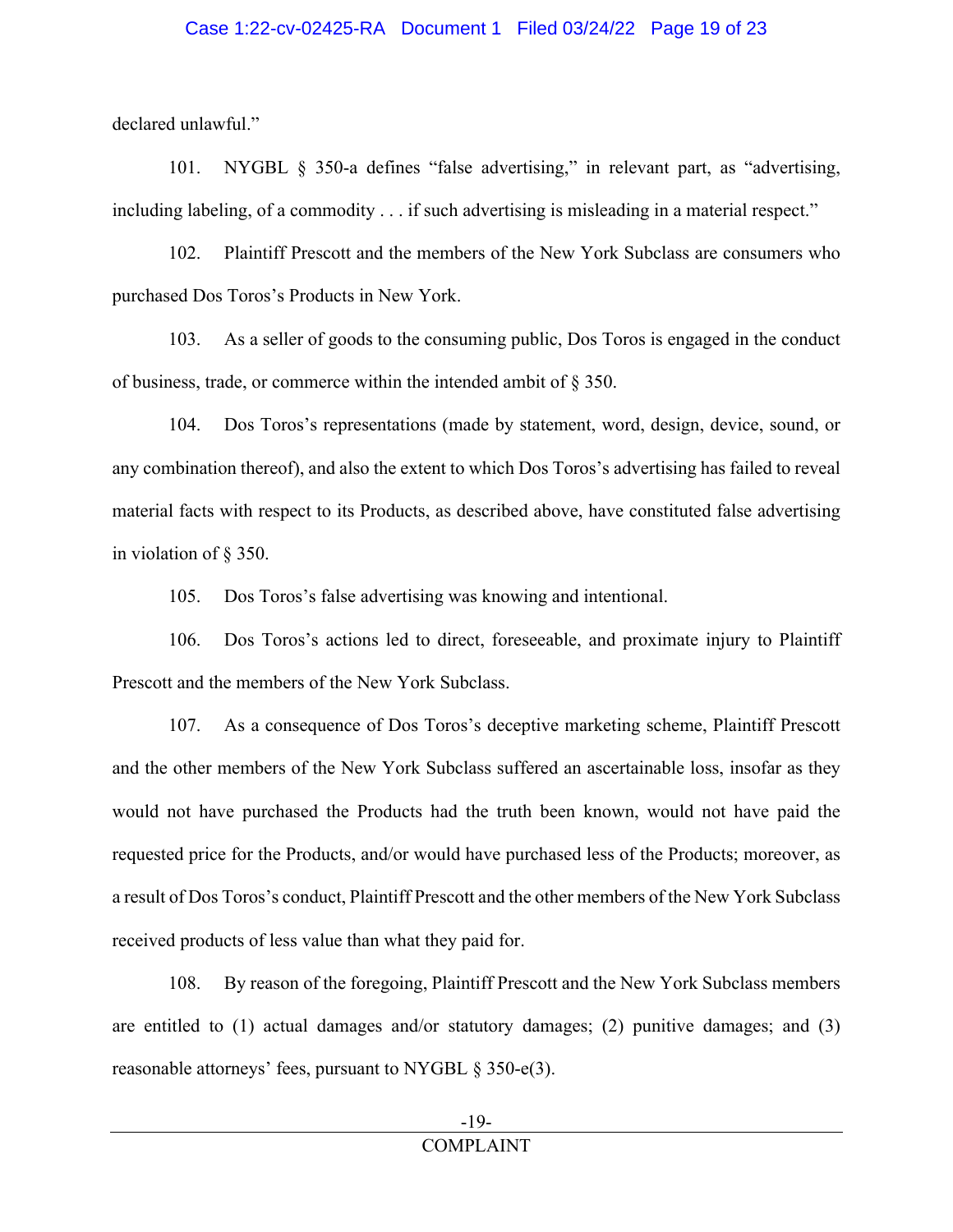## **COUNT III**

## **Violation of State Consumer Protection Statutes (on Behalf of Plaintiff Prescott and All Class Members)**

109. Plaintiff Prescott realleges and incorporates herein by reference all preceding paragraphs of this Complaint as though set forth and at length herein.

110. Dos Toros's unfair, false, misleading, and fraudulent practices in marketing the Products, as alleged herein, violate each of the following state consumer protection statutes to the extent that Dos Toros's Products have been marketed, and purchased by Class members, in the respective state: 815 Ill. Comp. Stat. Ann. § 505/2; N.J. Stat. Ann. § 56:8-2; and N.Y. Gen. Bus. Law §§ 349, 350.

111. On July 7, 2021, letters were sent to Dos Toros via certified mail that provided notice of Dos Toros's violations of state consumer protection statutes<sup>13</sup> and demanded that within thirty (30) days from those dates, Dos Toros correct, repair, replace, or otherwise rectify the unlawful, unfair, false, and/or deceptive practices complained of herein. The letters also stated that if Dos Toros refused to do so, a complaint seeking damages would be filed. Defendants received the letters on July 14, July 15, and July 21, 2021, but they have failed to comply with the letters. Additional notice was provided by letter dated March 14, 2022, to which no response has been received. Accordingly, Plaintiff Prescott, on behalf of herself and all other members of the Class, seeks compensatory damages, punitive damages, and restitution of any ill-gotten gains due to Defendants' acts and practices.

112. Defendants violated these statutes by falsely and deceptively marketing the Products as "naturally and humanely raised" and "100% naturally raised."

<sup>&</sup>lt;sup>13</sup> These letters further provided notice regarding Defendants' breach of express warranty under the common law of the states where the Products are sold.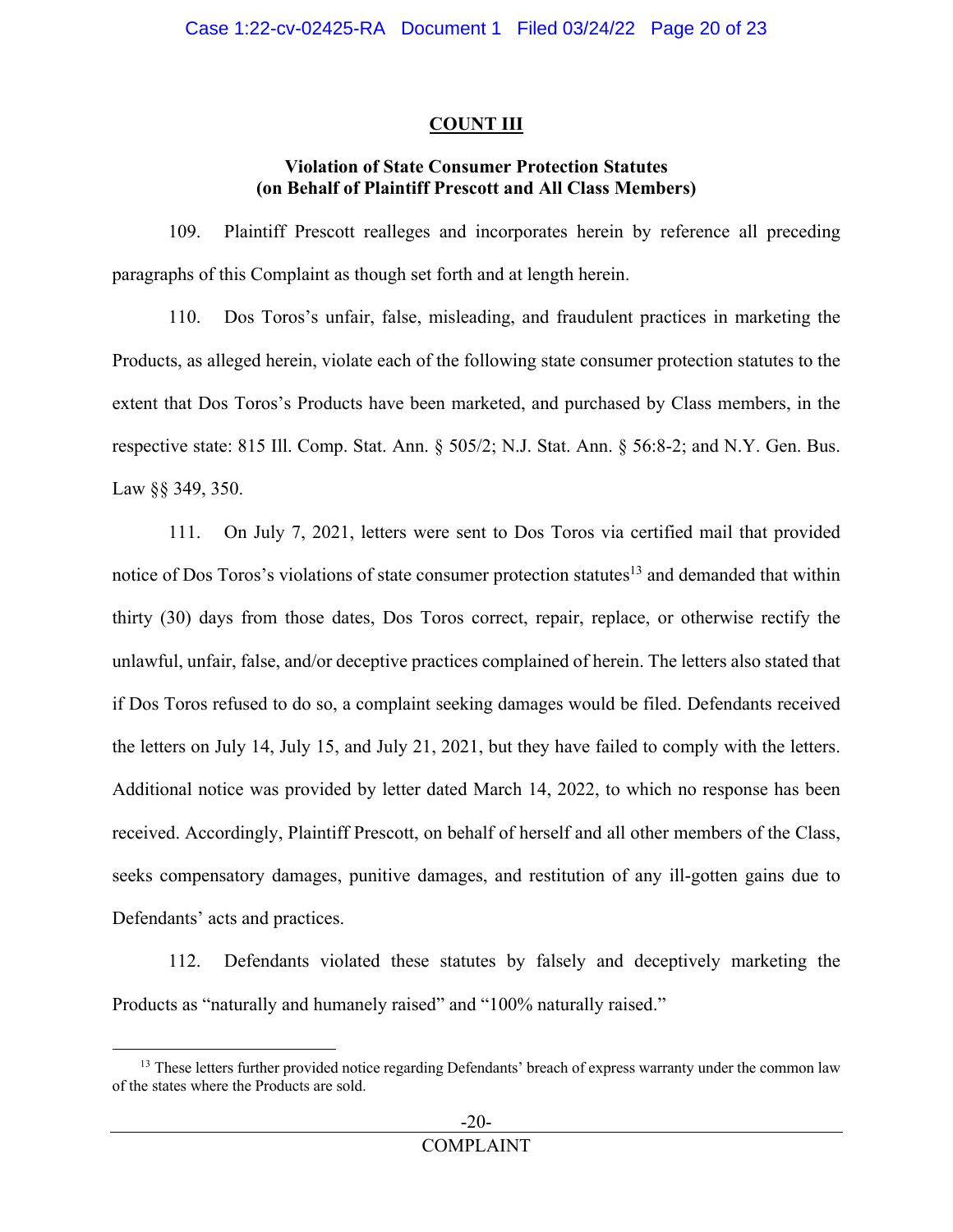## Case 1:22-cv-02425-RA Document 1 Filed 03/24/22 Page 21 of 23

113. Defendants' deceptive marketing was material to Plaintiff Prescott's and Class members' decisions to purchase the Products, to purchase as much of them as they did, and to pay the requested price.

114. Defendants acted willfully, wantonly, and with reckless disregard for the truth.

115. Plaintiff Prescott and the Class members have been injured in that they purchased the Products, paid the requested price, and received less than what they bargained and/or paid for.

116. By reason of the foregoing, Plaintiff Prescott and Class members are entitled to the following:

- (a) actual damages and/or statutory damages; punitive damages; and reasonable attorneys' fees under NYGBL § 349(h);
- (b) actual damages and/or statutory damages; punitive damages; and reasonable attorneys' fees under NYGBL § 350-e(3);
- (c) actual damages; punitive damages; and reasonable attorneys' fees under 815 Ill. Comp. Stat. Ann. § 505/10a; and
- (d) treble damages and reasonable attorneys' fees under N.J. Stat. Ann. § 56:8-19.

## **COUNT IV**

## **Breach of Express Warranty (on Behalf of Plaintiff Prescott and All Class Members)**

117. Plaintiff Prescott realleges and incorporates herein by reference all preceding paragraphs of this Complaint as though set forth and at length herein.

118. Defendants provided Plaintiff and other members of the Class with written, express warranties that the Products were "naturally and humanely raised" and "100% naturally raised."

119. These affirmations of fact or promises by Dos Toros relate to the goods and became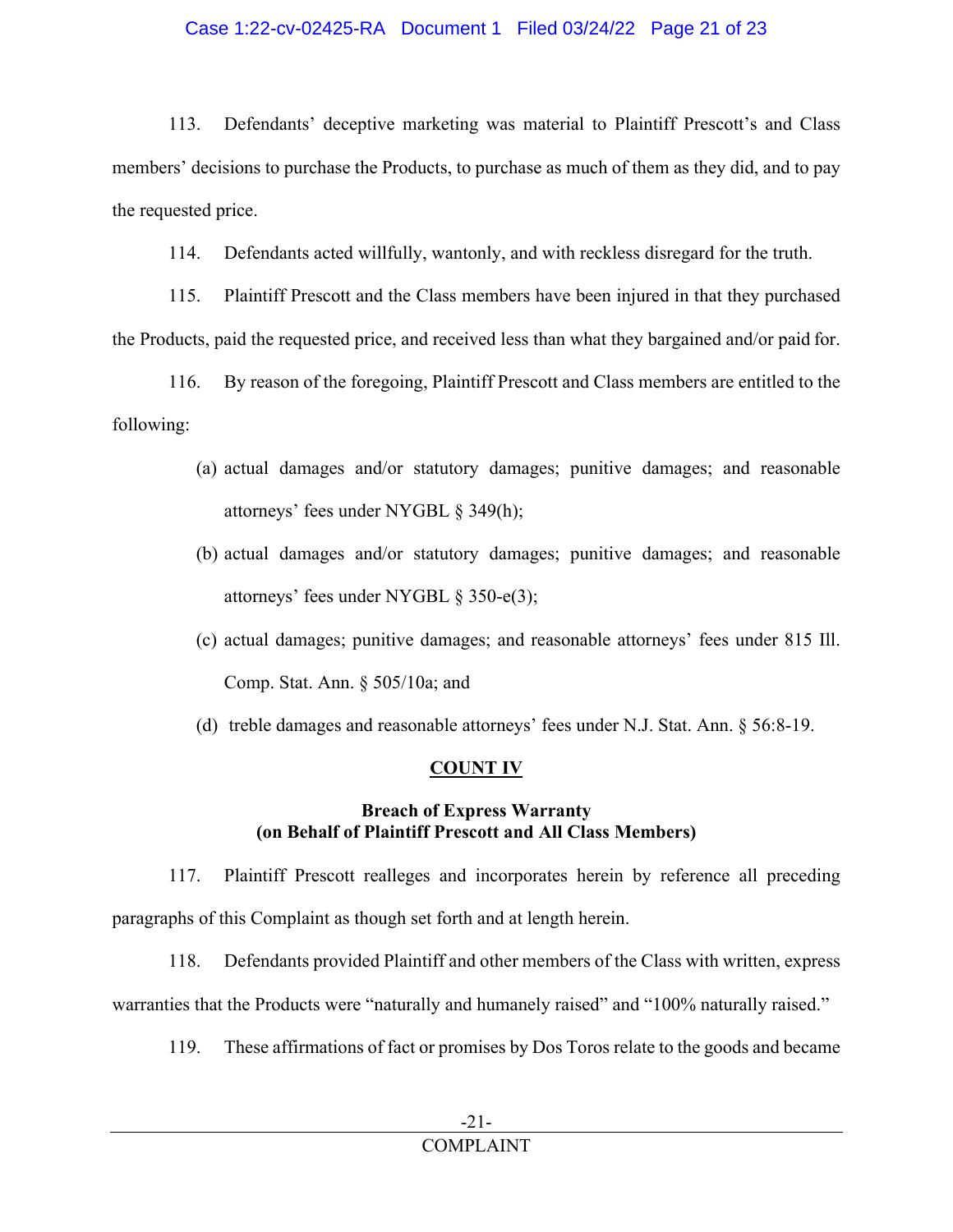### Case 1:22-cv-02425-RA Document 1 Filed 03/24/22 Page 22 of 23

part of the basis of the bargain.

120. Plaintiff Prescott and members of the Class purchased Dos Toros's Products believing them to conform to the express warranties.

121. Dos Toros breached these warranties, resulting in damages to Plaintiff Prescott and other members of the Class, who bought Dos Toros's Products but did not receive the goods as warranted.

122. As a proximate result of the breach of warranties by Dos Toros, Plaintiff Prescott and the other members of the Class did not receive goods as warranted. Moreover, had Plaintiff Prescott and the Class members known the true facts, they would not have purchased Dos Toros's Products, or would have purchased Dos Toros's Products on different terms, or would have purchased fewer of Dos Toros's Products.

123. Notice of these breaches of warranty was provided to Defendants as described in ¶ 111, *supra*, which is incorporated here by reference as if fully set forth herein.

124. Plaintiff Prescott and the members of the Class therefore have been injured and have suffered damages in an amount to be proven at trial.

#### **PRAYER FOR RELIEF**

**WHEREFORE**, Plaintiff Prescott respectfully requests that the Court enter judgment in her favor and in favor of the Class as follows:

A. An order certifying the proposed Class and Subclass; appointing Plaintiff Prescott as representative of the Class and Subclass; and appointing Plaintiff Prescott's undersigned counsel as class counsel for the Class and Subclass;

B. An order declaring that Defendants are financially responsible for notifying Class members of the pendency of this suit;